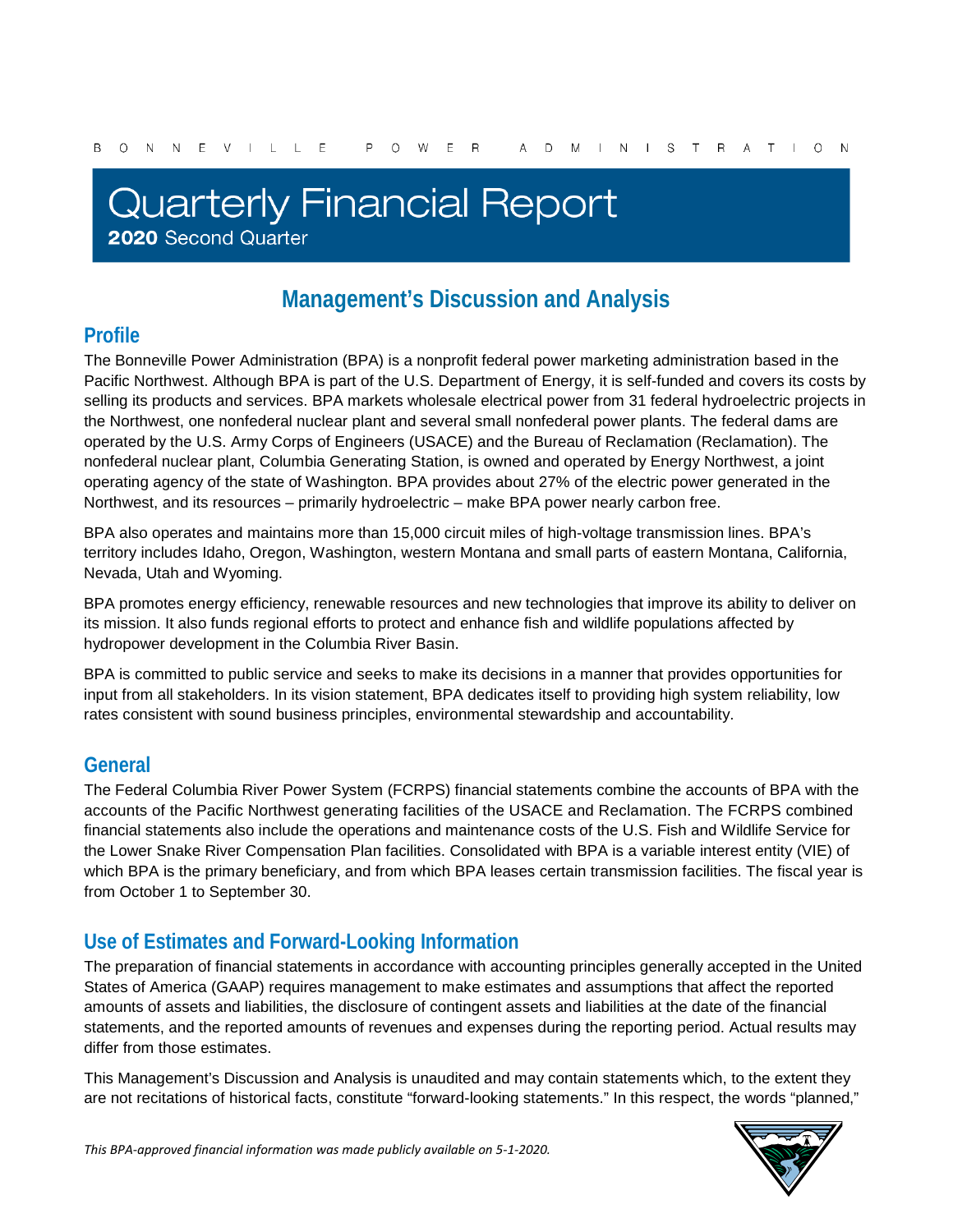"predict," "could," "estimate," "expect" and similar expressions are intended to identify forward-looking statements. A number of important factors affecting FCRPS business and financial results could cause actual results to differ materially from those stated in forward-looking statements due to factors such as changes in economic, industry, political and business conditions; changes in laws, regulations and policies and the application of the laws; and changes in climate, weather, hydroelectric conditions and power services supply and demand. BPA does not plan to issue updates or revisions to the forward-looking statements. See Other Operational Matters for a short discussion of how BPA is responding to the evolving risks and uncertainties resulting from the coronavirus and COVID-19 pandemic.

## **Rates and the Effect of Regulations**

#### *Rates for Fiscal Years 2020-2021*

Rates for the two year BP-20 rate period began on Oct. 1, 2019, and will conclude on Sept. 30, 2021. When compared to the prior rate period, the average transmission rate increase was 3.6%, while the base power rate increase was zero. The base power rate does not include the impact of the Financial Reserves Policy surcharge, which triggered for Power Services in October 2019, resulting in an average increase of 1.5% to fiscal year 2020 Power rates, with a range of 1 to 2% depending on product type. BPA has implemented a \$30 million power rate surcharge, the maximum allowed under BPA's Financial Reserves Policy, for collection over the remainder of fiscal year 2020. As of March 31, 2020, BPA has billed power customers \$11.6 million for the Financial Reserves Policy surcharge.

During the BP-20 rate case, the actions to recover and ongoing deferrals of certain regulatory assets and liabilities were changed. As a result of the BP-20 rate case, the manner in which certain current costs or credits were included in rates for recovery or refund over future periods, and the method of recovery or refund of certain amounts that were previously deferred were changed. These changes were made to align rate treatment across all FCRPS generating assets and related debt. Additionally, during the BP-20 rate case it was decided to no longer defer the expenses and realized income related to the Columbia Generating Station (CGS) asset retirement obligation (ARO) and decommissioning trust fund as regulatory assets and liabilities. In accordance with Accounting Standards Codification (ASC) 980, Regulated Operations, BPA applies regulatory accounting to account for actions of the regulator. The financial statement impacts of the changes prescribed in the rate case are outlined below.

#### *Nonfederal generation assets and terminated nonfederal generation assets, amortization and interest expense*

- The nonfederal generation assets are now amortized on a straight-line basis through their respective license termination dates, rather than over the terms of the related outstanding nonfederal debt as in prior fiscal years.
- Nonfederal generation assets, which include CGS and the Cowlitz Falls Hydroelectric Project, are now recovered in the same manner as utility plant. As a result, these assets are now reported as a significant subtotal within a new Combined Balance Sheets caption titled Utility plant and nonfederal generation.
- Terminated nonfederal generation assets, which include regulatory assets for Nuclear Projects 1 and 3 as well as the Northern Wasco Hydro project, are now amortized on a straight-line basis over periods established in the BP-20 rate case. Prior to fiscal year 2020, these assets were amortized over the terms of the related outstanding nonfederal debt.
- Amortization expense associated with the nonfederal assets described above is recorded within Depreciation, amortization and accretion, a revised caption that now includes 'accretion' in the Combined Statements of Revenues and Expenses. Prior to fiscal year 2020, the amortization of nonfederal generation assets was recorded to Nonfederal projects in the Combined Statements of Revenues and Expenses. However, beginning with fiscal year 2020 the Nonfederal projects caption will no longer be used.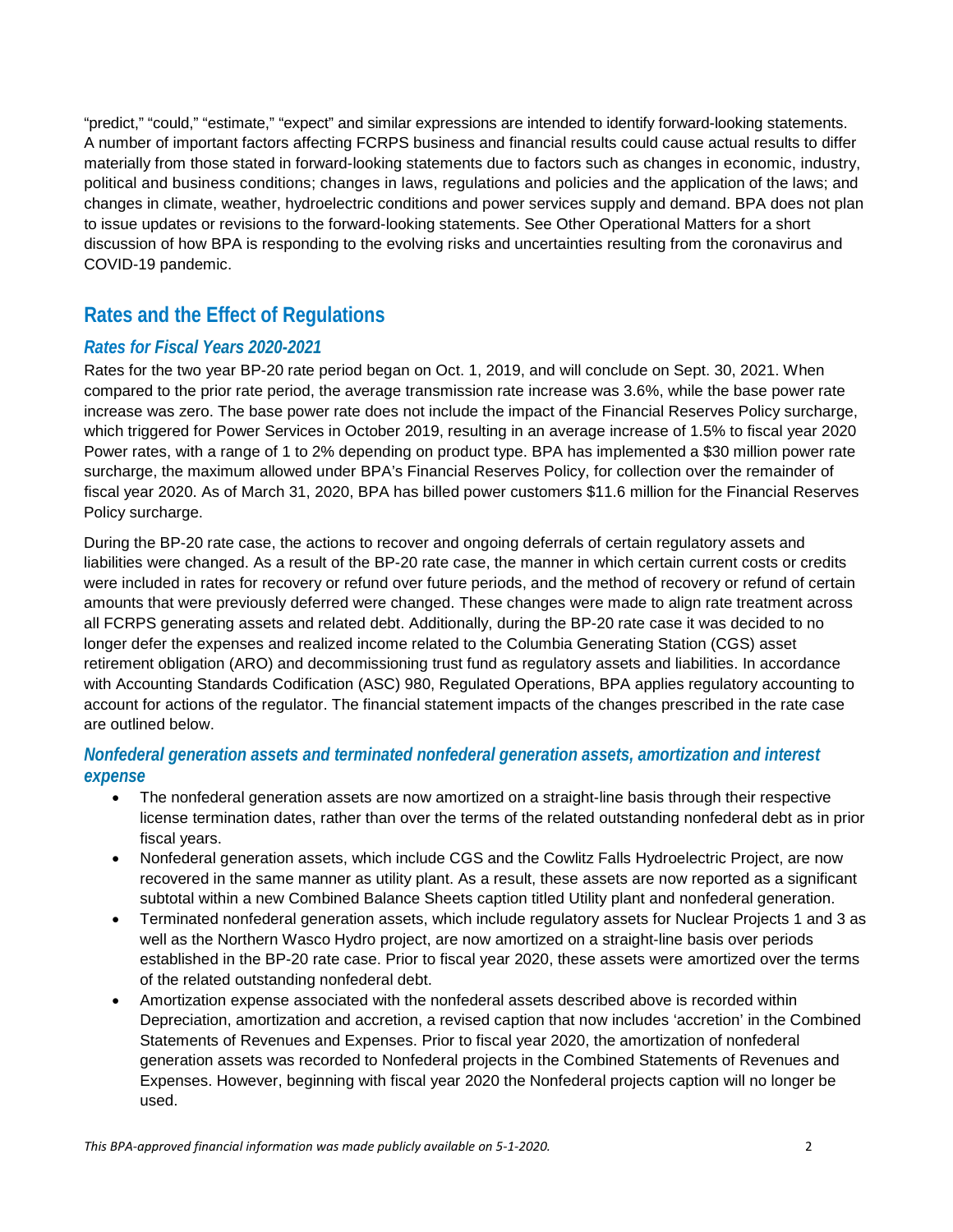• Interest expense related to nonfederal debt is now recorded within Interest expense in the Combined Statements of Revenues and Expenses. Prior to fiscal year 2020, this interest expense was recorded within Nonfederal projects expense.

#### *Columbia Generating Station (CGS) nuclear decommissioning trust fund assets, income and liability*

- Contributions made by BPA to the CGS nuclear decommissioning trust fund are now recorded as an increase to the trust fund asset. Prior to fiscal year 2020, these contributions were recorded to Operations and maintenance in the Combined Statements of Revenues and Expenses.
- CGS decommissioning trust fund realized gains/losses and dividends are now recorded within Other income, net in the Combined Statements of Revenues and Expenses. Prior to fiscal year 2020, these items were deferred as a regulatory liability. Trust fund unrealized gains/losses are still deferred as a regulatory liability or asset, respectively.
- Trust fund interest income is recorded within interest income. Prior to fiscal year 2020, these items were deferred as a regulatory liability.
- Accretion expense recorded in connection with a periodic increase to the CGS asset retirement obligation (ARO) liability to reflect the passage of time is reported among Depreciation, amortization and accretion in the Combined Statements of Revenues and Expenses. Fiscal year 2020 is the first year that accretion expense has been recognized in the Combined Statements of Revenues and Expenses. Prior to fiscal year 2020, accretion expense was deferred as a reduction to a regulatory liability. The regulatory liability resulting from the deferral of trust fund earnings and accretion expense was offset against the nonfederal generation asset at the beginning of fiscal year 2020.

BPA management believes the effect of the BP-20 rate changes creates a consistent treatment among all of the FCRPS generating assets.

## **Results of Operations**

#### *Operating revenues*

A comparison of FCRPS operating revenues follows for the six months ended March 31, 2020, and March 31, 2019:

| (Millions of dollars)    | Fiscal        | Fiscal        | Revenue      |          |
|--------------------------|---------------|---------------|--------------|----------|
|                          | Year          | Year          | Increase     | %        |
|                          | 2020          | 2019          | (Decrease)   | Change   |
| Sales                    |               |               |              |          |
| Consolidated sales       |               |               |              |          |
| Power gross sales        | \$<br>1,316.3 | \$<br>1,339.2 | \$<br>(22.9) | (2)<br>% |
| Transmission             | 473.4         | 452.3         | 21.1         | 5        |
| Bookouts (Power)         | (23.3)        | (15.0)        | (8.3)        | 55       |
| Consolidated sales       | 1,766.4       | 1,776.5       | (10.1)       | (1)      |
| Other revenues           |               |               |              |          |
| Power                    | 16.1          | 32.1          | (16.0)       | (50)     |
| Transmission             | 23.4          | 23.1          | 0.3          |          |
| Other revenues           | 39.5          | 55.2          | (15.7)       | (28)     |
| Sales                    | 1,805.9       | 1,831.7       | (25.8)       | (1)      |
| U.S. Treasury credits    | 60.2          | 77.2          | (17.0)       | (22)     |
| Total operating revenues | \$<br>1,866.1 | \$<br>1,908.9 | \$<br>(42.8) | (2)      |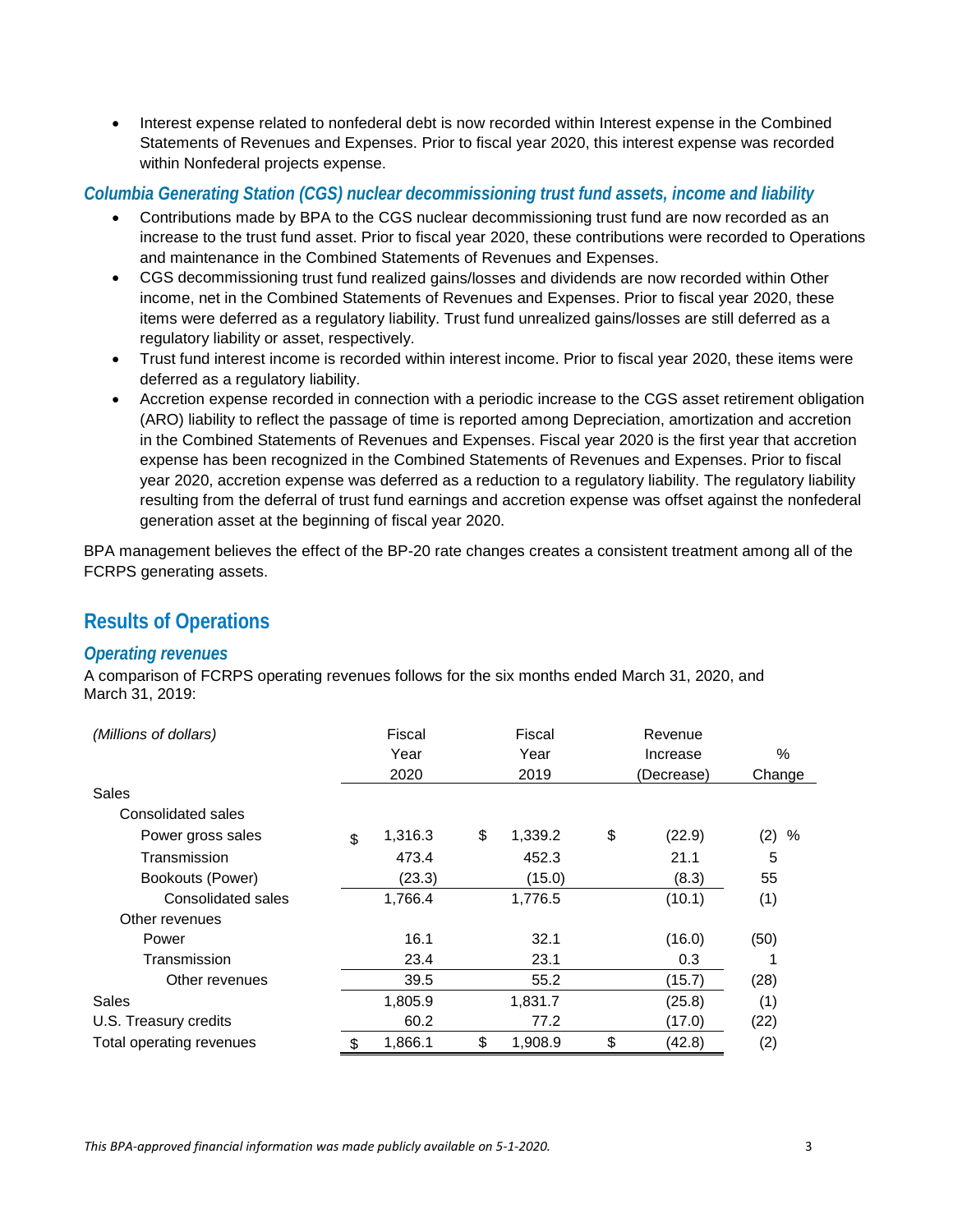Total operating revenues decreased \$42.8 million when compared to the same period of fiscal year 2019. Sales of Power and Transmission Services, including other revenues and the effect of bookouts, decreased \$25.8 million.

Power Services gross sales decreased \$22.9 million.

- Firm power sales decreased \$34.3 million due to expected lower firm revenues in fiscal year 2020. Lower firm revenues are due to lower loads for the composite product, which comprise a majority of BPA's firm revenues. This effect was partially offset by the \$11.6 million billed under the Financial Reserves Policy surcharge that was implemented for fiscal year 2020, but was not available in prior rate periods.
- Surplus power sales, including revenues from derivative instruments settled with physical deliveries, increased \$11.4 million. The increase was mainly driven by higher volumes of sales when compared to fiscal year 2019, which offset generally lower prices realized in fiscal year 2020 for sales of surplus power. Improved weather conditions in fiscal year 2020 resulted in higher streamflows and more water available to generate power for surplus sales when compared to the same period of fiscal year 2019.

Bookouts are presented on a net basis in the Combined Statements of Revenues and Expenses. When sales and purchases are scheduled with the same counterparty on the same transmission path for the same hour, the power is typically booked out and not scheduled for physical delivery. The megawatt-hours that offset each other net to zero. The dollar values of these offsetting transactions reduce both sales and purchased power expense and are recorded as bookouts. Therefore, the accounting treatment for bookouts has no effect on net revenues, cash flows or margins.

Transmission Services sales increased \$21.1 million due to the 3.6% average transmission rate increase for fiscal year 2020. In addition, unusually cold temperatures in October and November 2019 led to higher loads and revenues for network integration service. Furthermore, moderately higher February 2020 run-off resulted in increased short-term point-to-point service revenues.

Other power revenues decreased \$16.0 million, of which \$13.4 million was due to a decrease in realized gains associated with financial futures trades. BPA uses financial futures contracts on energy as an operational hedge to mitigate for price volatility in the physical energy market. Financial futures contracts are settled financially and not through the delivery of power.

U.S. Treasury credits decreased \$17.0 million for fish and wildlife mitigation due to decreased purchased power requirements resulting from increased streamflows through the second quarter of fiscal year 2020. Power purchases are needed to replace lost hydroelectric generation due to fish mitigation measures. Under the Pacific Northwest Electric Power Planning and Conservation Act (Northwest Power Act), BPA reduces its annual payment to the U.S. Treasury for the nonpower portion of expenditures, set at 22.3%, that BPA makes for fish and wildlife protection, mitigation and enhancement. Through the fiscal year, BPA records anticipated U.S. Treasury credits earned through the reporting period. At fiscal year-end, BPA calculates and records the annual amount of U.S. Treasury credits earned.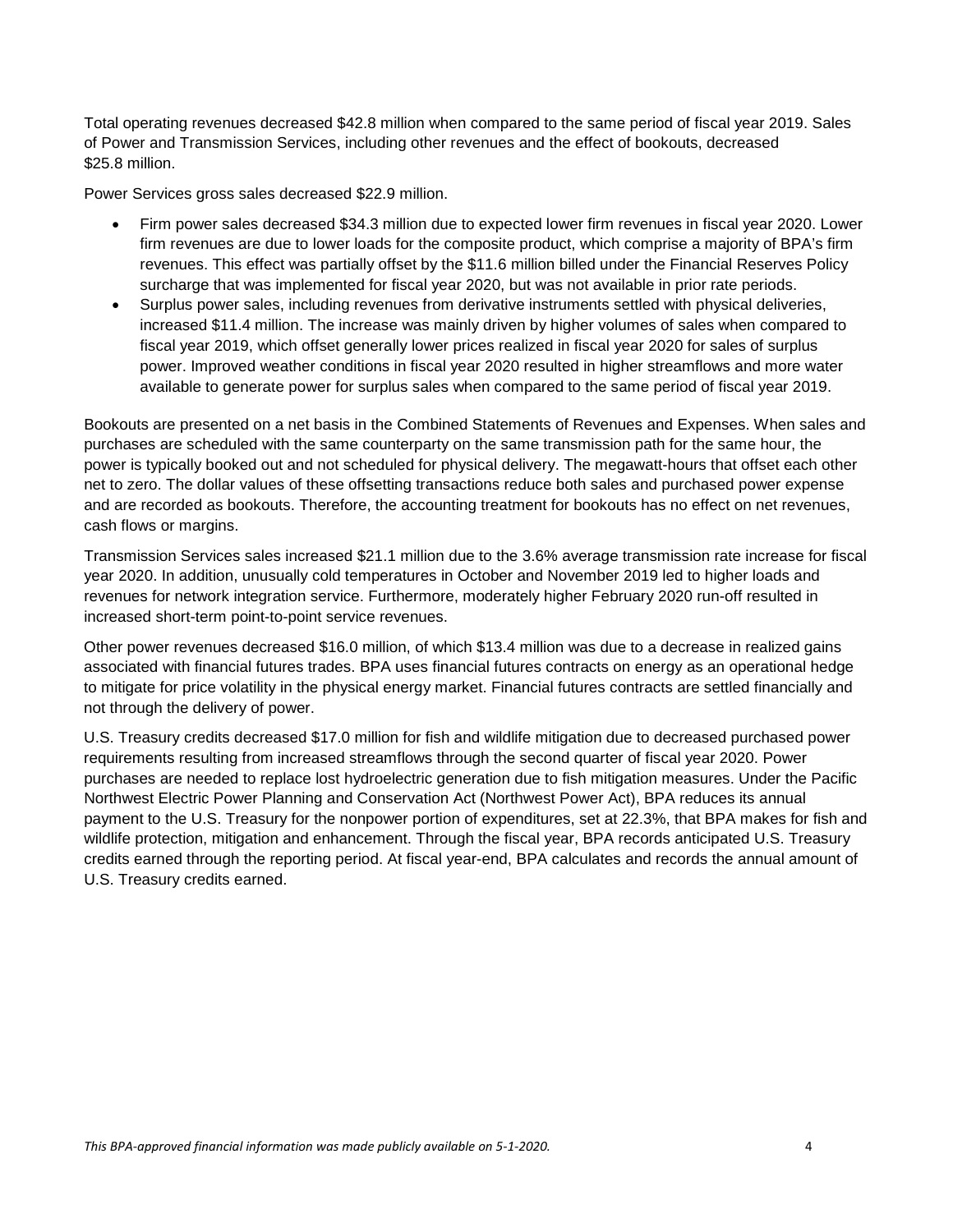#### *Operating expenses*

A comparison of FCRPS operating expenses follows for the six months ended March 31, 2020, and March 31, 2019:

| (Millions of dollars)                    | Fiscal<br>Year<br>2020 | Fiscal<br>Year<br>2019 | Expense<br>Increase<br>(Decrease) | $\%$<br>Change |
|------------------------------------------|------------------------|------------------------|-----------------------------------|----------------|
| Operations and maintenance               | 1.010.1                | 1.045.8                | \$<br>(35.7)                      | (3)<br>%       |
| Purchased power                          | 70.0                   | 249.5                  | (179.5)                           | (72)           |
| Nonfederal projects                      |                        | 103.9                  | (103.9)                           | (100)          |
| Depreciation, amortization and accretion | 407.4                  | 264.3                  | 143.1                             | 54             |
| Total operating expenses                 | .487.5                 | .663.5                 | \$<br>(176.0)                     | (11)           |

Total operating expenses decreased \$176.0 million when compared to the same period of fiscal year 2019.

Operations and maintenance expense decreased \$35.7 million, primarily because of the following factors:

- Energy Northwest's Columbia Generating Station nuclear power plant costs decreased \$55.9 million because fiscal year 2019 was a refueling year. Refueling occurs biennially, most recently in fiscal year 2019, and refueling and maintenance expenses are higher in refueling years.
- Conservation purchases increased \$7.8 million because spending typically increases at the start of a new rate period. As part of the Energy Efficiency program, BPA provides its utility customers with funding for approved energy efficiency programs and measures. Energy efficiency program costs can fluctuate within a two-year rate period mainly due to program effectiveness and adoption.
- Scheduled Amounts in accordance with the 2012 Residential Exchange Program (REP) Settlement Agreement increased \$7.6 million. Increases to these Scheduled Amounts occur at the start of each new rate period.
- Fish and Wildlife costs increased \$5.7 million when compared to the same period of fiscal year 2019, due to the federal furlough that occurred in early 2019. BPA provides funds for certain fish and wildlife work performed by other federal agencies. The furlough impacted these agencies, who reduced their spending in the second quarter of 2019.

Purchased power expense, including the effects of bookouts, decreased \$179.5 million primarily because of the following factors:

- Expenses related to BC Hydro water storage agreements decreased \$121.0 million when compared to the same period of fiscal year 2019. In the second quarter of fiscal year 2019, high power prices resulted in BC Hydro, an electric utility owned by the Province of British Columbia, releasing water from Arrow Dam in Canada under certain water storage agreements. Per terms of the agreements between BPA and BC Hydro, BPA recorded an expense and accrued a liability to BC Hydro for the value of the water released at the prevailing price at time of release. Such conditions have not repeated in fiscal year 2020, leading to much lower purchased power expense.
- Contracted power purchases decreased \$39.4 million, which includes the effects of bookouts. BPA's need for purchased power declined in fiscal year 2020, especially during times of high market prices, compared to the same period of fiscal year 2019. In early 2019 during times of high market prices and extremely cold weather, BPA experienced a period of dry weather and low water available for power generation, which led to an increased amount of power purchases.
- BPA has made no purchases in fiscal year 2020 to meet preference customers' load growth, which is considered a Tier 2 power obligation. Prior to the BP-20 rate case BPA was obligated to make power purchases to meet preference customers' long-term load growth due to power purchase contracts that were signed with customers in fiscal years 2012 and 2013. These contracts expired in fiscal year 2019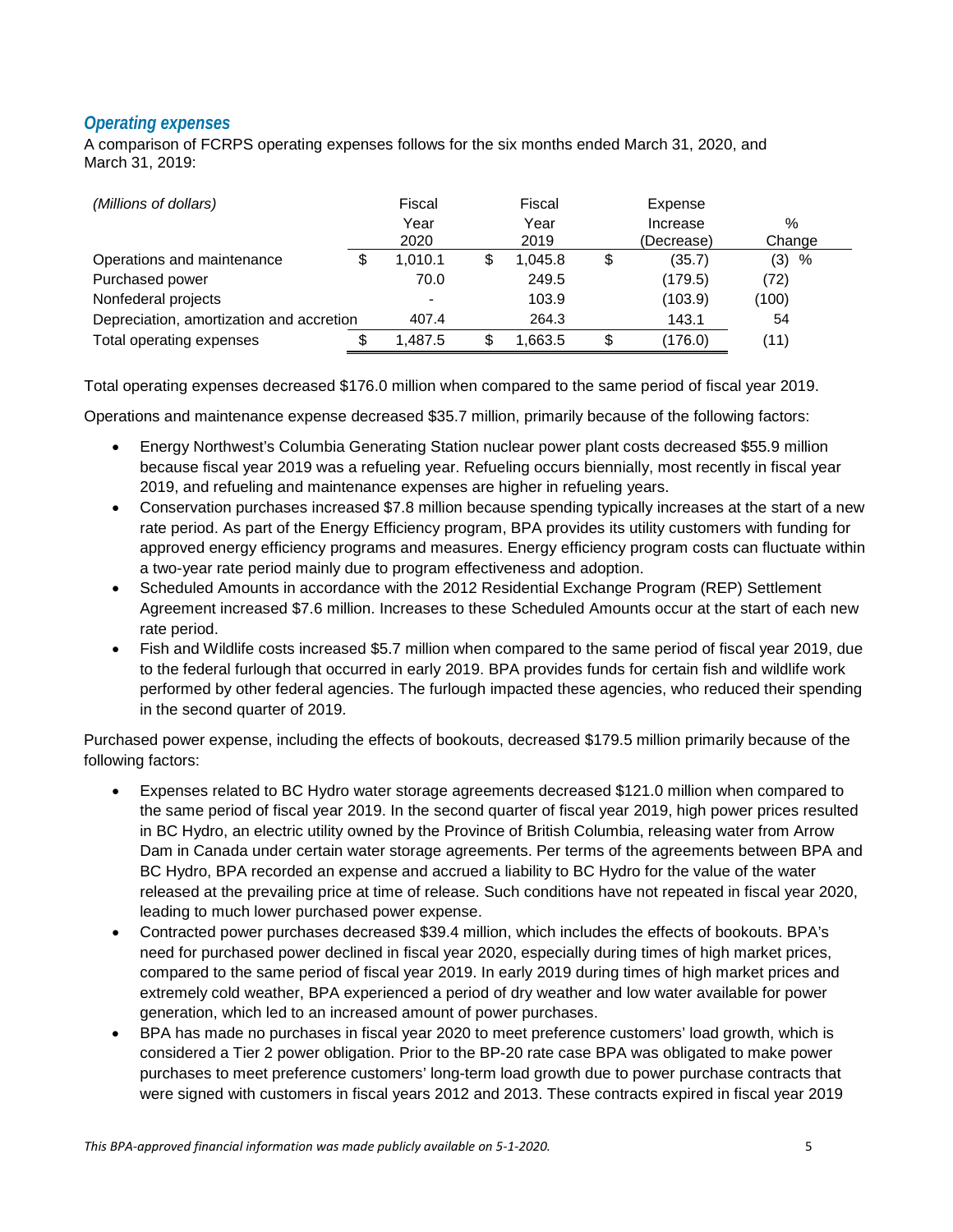and are no longer an obligation or necessity, as BPA can meet load growth through sales of surplus power. Through the second quarter of fiscal year 2019, BPA had made \$20.5 million of such Tier 2 power purchases.

Nonfederal projects expense is zero as a result of changes set forth in the BP-20 rate case and implemented at the start of fiscal year 2020. For further information, see Rates and the Effect of Regulations section.

Depreciation, amortization and accretion increased \$143.1 million, primarily because of the following factors:

- Amortization and accretion expenses related to nonfederal generation assets, primarily the Columbia Generating Station, increased \$107.0 million and \$16.6 million, respectively. For further information on these fiscal year 2020 changes, see Rates and the Effect of Regulations section.
- Amortization expense related to the Terminated I-5 Corridor Reinforcement Project regulatory asset was \$13.0 million. Fiscal year 2020 is the first of five years that this regulatory asset will be amortized.

#### *Interest expense and other income, net*

A comparison of FCRPS interest expense and other income, net follows for the six months ended March 31, 2020, and March 31, 2019:

| (Millions of dollars)                           |  | Fiscal |    | Fiscal |    | Expense          |            |
|-------------------------------------------------|--|--------|----|--------|----|------------------|------------|
|                                                 |  | Year   |    | Year   |    | Increase         | $\%$       |
|                                                 |  | 2020   |    | 2019   |    | (Decrease)       | Change     |
| Interest expense                                |  | 238.8  | \$ | 123.3  | \$ | 115.5            | 94<br>$\%$ |
| Allowance for funds used during construction    |  | (14.7) |    | (15.7) |    | 1.0              | (6)        |
| Interest income                                 |  | (2.4)  |    | (4.6)  |    | $2.2\phantom{0}$ | (48)       |
| Other income, net                               |  | (5.8)  |    |        |    | (5.8)            | (100)      |
| Total interest expense and other income, net \$ |  | 215.9  |    | 103.0  |    | 112.9            | 110        |

When compared to the same period of fiscal year 2019, interest expense increased \$115.5 million. The primary driver is an increase in nonfederal-related interest resulting from changes set forth in the BP-20 rate case and implemented at the start of fiscal year 2020. For further information, see Rates and the Effect of Regulations section. Other income, net, primarily relates to dividends and net realized gains on investments held in the nonfederal nuclear decommissioning trusts.

### **Other Operational Matters**

#### **U.S. Treasury liquidity facility**

In October 2019, BPA issued \$100.0 million of short-term debt on its liquidity facility with the U.S. Treasury. BPA borrowed this amount to meet operating expenses and manage within-year working capital. BPA repaid this amount in December 2019.

#### **U.S. Treasury bond refinancing**

In March 2020, BPA refinanced an aggregate \$123.2 million of variable-rate debt for fixed-rate debt. BPA refinanced this debt at par value with no gain or loss, taking advantage of historically low interest rates.

#### **Noncash transactions**

Management adopted Topic 842, Leases, effective Oct. 1, 2019. As a result of adoption on October 1, management recorded the following noncash transactions during quarter one of fiscal year 2020:

• Recognition of \$41.8 million of operating lease right-of-use assets and \$41.8 million lease liabilities within Deferred charges and other and Deferred credits and other, respectively, on the Combined Balance Sheets.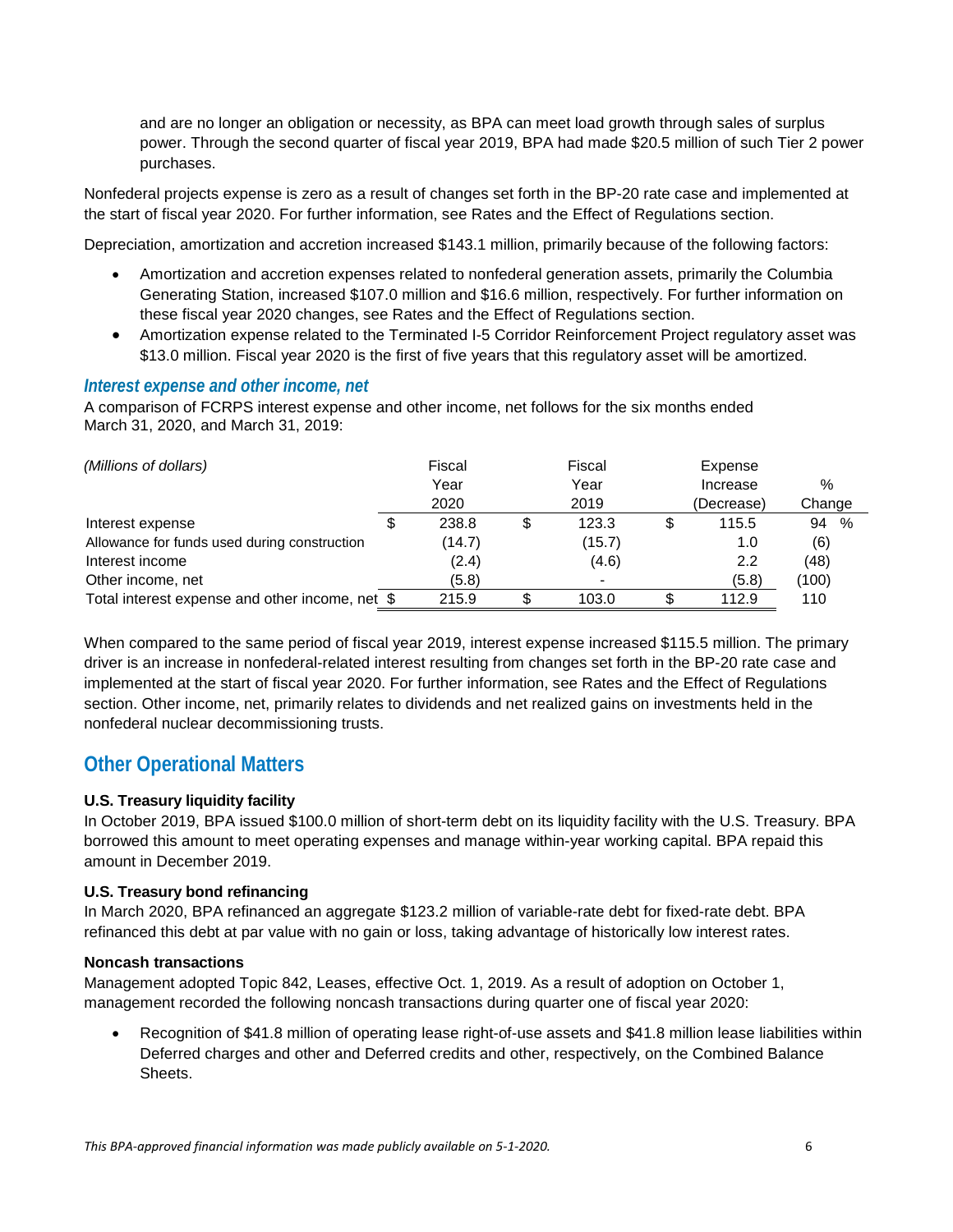- Derecognition of \$45.6 million build-to-suit, construction work in progress asset and \$49.2 million of Nonfederal debt, on the Combined Balance Sheets.
- Recognition of \$88.7 million of finance lease assets and \$88.7 million lease liabilities within Completed plant and Nonfederal debt, respectively, on the Combined Balance Sheets.

#### **COVID-19 Pandemic and Effects on the Bonneville Power Administration**

The coronavirus and associated COVID-19 pandemic did not materially affect FCRPS net revenues through the six months ended March 31, 2020. However, nonfederal nuclear decommissioning trust fund assets for the Columbia Generating Station declined approximately \$74 million in the quarter ended March 31, 2020. This amount is net of contributions, reinvested dividends and other realized income. Stock markets worldwide fell sharply during late February and March because of the COVID-19 pandemic. As a result, previous unrealized gains in equity index funds owned by the trust accounts also declined sharply in value.

On March 13, 2020, BPA implemented maximum telework operations for non-essential employees and contract personnel and closed its Portland, Vancouver, and Spokane facilities to non-essential staff until further notice. BPA continues to fulfill its mission to deliver reliable power throughout the region, and BPA continues to actively monitor and take actions in response to this evolving public health threat under its continuity of operations plans. The bpa.gov website has provided further information on how BPA is responding to the COVID-19 pandemic. On May 8 and in connection with its May 12 Quarterly Business Review (QBR) meeting, BPA will release its second quarter financial forecast. At a high level, BPA will discuss COVID-19 at the QBR and will provide more details at the May 18 QBR Technical Workshop, including management's views on possible operational and financial impacts of COVID–19, as well as mitigating actions that BPA may employ.

BPA cannot predict with certainty the potential impacts of COVID-19, if any, on BPA's future operations or financial results. If the COVID-19 pandemic continues and efforts to contain it are unsuccessful or disrupt BPA's ability to operate, FCRPS financial results could be adversely impacted.

### Additional Information

To see BPA's annual and quarterly reports, go to [www.bpa.gov/goto/AnnualReport](http://www.bpa.gov/goto/AnnualReport)

For general information about BPA, refer to BPA's home page at [www.bpa.gov](http://www.bpa.gov/)

For information on Power Services, go to [www.bpa.gov/power](http://www.bpa.gov/power)

For information on Transmission Services, go to [www.bpa.gov/transmission](http://www.bpa.gov/transmission)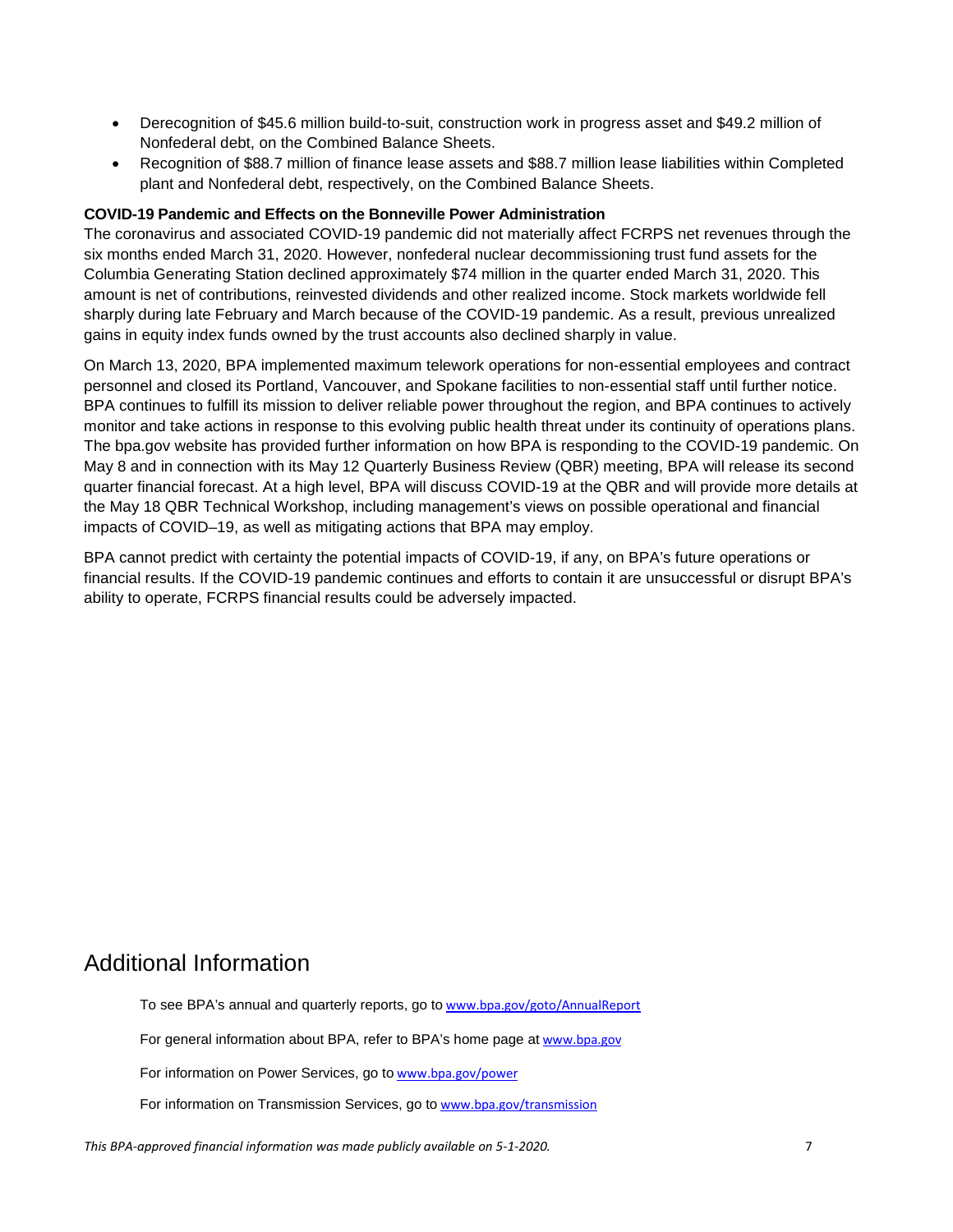## **Federal Columbia River Power System**

## **Combined Balance Sheets (Unaudited)**

(Millions of dollars)

|                                                                                         | As of          | As of                  |  |  |
|-----------------------------------------------------------------------------------------|----------------|------------------------|--|--|
|                                                                                         | March 31,      |                        |  |  |
|                                                                                         | 2020           | September 30<br>2019   |  |  |
| <b>Assets</b>                                                                           |                |                        |  |  |
|                                                                                         |                |                        |  |  |
| Utility plant and nonfederal generation                                                 |                |                        |  |  |
| Completed plant                                                                         | 20,175.6<br>\$ | \$<br>19.894.9         |  |  |
| Accumulated depreciation                                                                | (7, 342.9)     | (7, 179.5)<br>12,715.4 |  |  |
| Net completed plant                                                                     | 12,832.7       |                        |  |  |
| Construction work in progress                                                           | 1,234.6        | 1,248.2                |  |  |
| Net utility plant                                                                       | 14,067.3       | 13,963.6               |  |  |
| Nonfederal generation                                                                   | 3,615.3        | 3,774.3                |  |  |
| Net utility plant and nonfederal generation                                             | 17,682.6       | 17,737.9               |  |  |
| <b>Current assets</b>                                                                   |                |                        |  |  |
| Cash and cash equivalents                                                               | 825.6          | 523.5                  |  |  |
| Accounts receivable, net of allowance                                                   | 29.5           | 40.3                   |  |  |
| Accrued unbilled revenues                                                               | 310.8          | 294.1                  |  |  |
| Materials and supplies, at average cost                                                 | 107.9          | 106.5                  |  |  |
| Prepaid expenses                                                                        | 53.5           | 31.0                   |  |  |
| <b>Total current assets</b>                                                             | 1,327.3        | 995.4                  |  |  |
|                                                                                         |                |                        |  |  |
| Other assets                                                                            |                |                        |  |  |
| Regulatory assets                                                                       | 5,111.5        | 5,292.1                |  |  |
| Nonfederal nuclear decommissioning trusts                                               | 336.1<br>288.0 | 391.6                  |  |  |
| Deferred charges and other<br><b>Total other assets</b>                                 | 5,735.6        | 140.9<br>5,824.6       |  |  |
|                                                                                         | \$<br>24,745.5 | \$<br>24,557.9         |  |  |
| Total assets                                                                            |                |                        |  |  |
| <b>Capitalization and Liabilities</b>                                                   |                |                        |  |  |
| <b>Capitalization and long-term liabilities</b>                                         |                |                        |  |  |
| Accumulated net revenues                                                                | \$<br>4,478.1  | \$<br>4,315.4          |  |  |
| Debt                                                                                    |                |                        |  |  |
| Federal appropriations                                                                  | 1,615.0        | 1,595.2                |  |  |
| Borrowings from U.S. Treasury                                                           | 4,986.6        | 4,850.6                |  |  |
| Nonfederal debt                                                                         | 6,598.5        | 6,701.7                |  |  |
| Total capitalization and long-term liabilities                                          | 17,678.2       | 17,462.9               |  |  |
| <b>Commitments and contingencies (See Note 13 to 2019 Audited Financial Statements)</b> |                |                        |  |  |
| <b>Current liabilities</b>                                                              |                |                        |  |  |
| Debt                                                                                    |                |                        |  |  |
| Borrowings from U.S. Treasury                                                           | 543.0          | 429.0                  |  |  |
| Nonfederal debt                                                                         | 1,092.2        | 891.6                  |  |  |
| Accounts payable and other                                                              | 470.0          | 551.6                  |  |  |
| <b>Total current liabilities</b>                                                        | 2,105.2        | 1,872.2                |  |  |
|                                                                                         |                |                        |  |  |
| <b>Other liabilities</b>                                                                |                |                        |  |  |
| Regulatory liabilities                                                                  | 1,605.8        | 1,804.5                |  |  |
| IOU exchange benefits                                                                   | 1,987.3        | 2,092.8                |  |  |
| Asset retirement obligations                                                            | 836.0          | 821.2                  |  |  |
| Deferred credits and other                                                              | 533.0          | 504.3                  |  |  |
| <b>Total other liabilities</b>                                                          | 4,962.1        | 5,222.8                |  |  |
| <b>Total capitalization and liabilities</b>                                             | 24,745.5<br>\$ | \$<br>24,557.9         |  |  |
|                                                                                         |                |                        |  |  |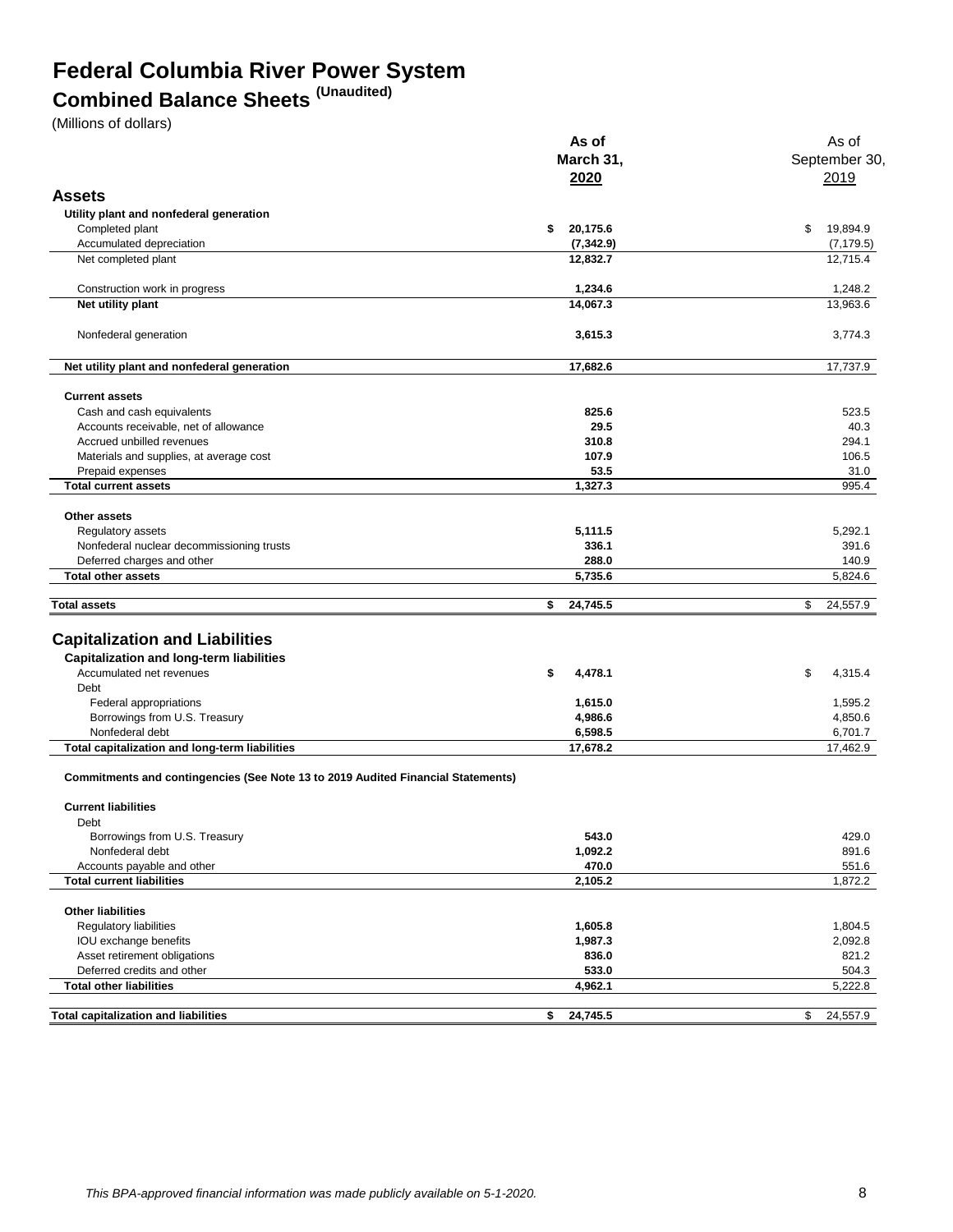# **Federal Columbia River Power System Combined Statements of Revenues and Expenses (Unaudited)**

(Millions of dollars)

|                                              | <b>Three Months Ended</b><br>March 31, |             |    | Fiscal Year-to-Date Ended<br>March 31, |               |             |
|----------------------------------------------|----------------------------------------|-------------|----|----------------------------------------|---------------|-------------|
|                                              |                                        | <b>2020</b> |    | 2019                                   | 2020          | 2019        |
| <b>Operating revenues</b>                    |                                        |             |    |                                        |               |             |
| Sales                                        | \$                                     | 938.9       | \$ | 966.5                                  | 1,805.9<br>\$ | \$1.831.7   |
| U.S. Treasury credits                        |                                        | 25.3        |    | 32.3                                   | 60.2          | 77.2        |
| <b>Total operating revenues</b>              |                                        | 964.2       |    | 998.8                                  | 1,866.1       | 1,908.9     |
|                                              |                                        |             |    |                                        |               |             |
| <b>Operating expenses</b>                    |                                        |             |    |                                        |               |             |
| Operations and maintenance                   |                                        | 522.2       |    | 529.5                                  | 1,010.1       | 1,045.8     |
| Purchased power                              |                                        | 24.8        |    | 189.0                                  | 70.0          | 249.5       |
| Nonfederal projects                          |                                        |             |    | 52.0                                   |               | 103.9       |
| Depreciation, amortization and accretion     |                                        | 204.2       |    | 132.4                                  | 407.4         | 264.3       |
| <b>Total operating expenses</b>              |                                        | 751.2       |    | 902.9                                  | 1.487.5       | 1,663.5     |
| Net operating revenues                       |                                        | 213.0       |    | 95.9                                   | 378.6         | 245.4       |
| Interest expense and other income, net       |                                        |             |    |                                        |               |             |
| Interest expense                             |                                        | 118.7       |    | 61.1                                   | 238.8         | 123.3       |
| Allowance for funds used during construction |                                        | (6.9)       |    | (7.1)                                  | (14.7)        | (15.7)      |
| Interest income                              |                                        | (1.2)       |    | (2.0)                                  | (2.4)         | (4.6)       |
| Other income, net                            |                                        | (5.6)       |    |                                        | (5.8)         |             |
| Total interest expense and other income, net |                                        | 105.0       |    | 52.0                                   | 215.9         | 103.0       |
| <b>Net revenues</b>                          | \$                                     | 108.0       | \$ | 43.9                                   | 162.7<br>\$   | \$<br>142.4 |